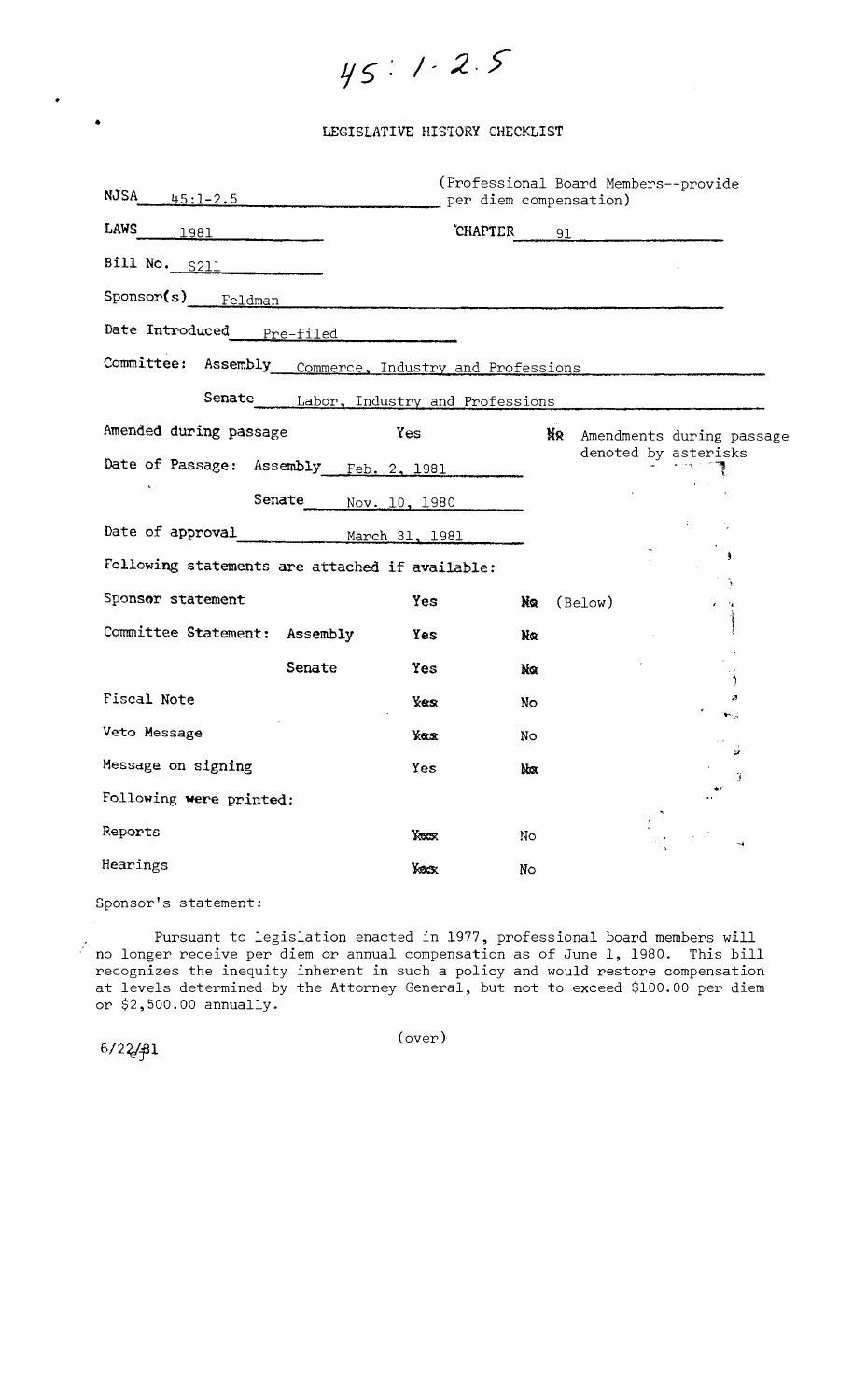Rules and regulations, referred to in §2a of act:

 $\sim 10$ 

 $\label{eq:2.1} \mathcal{L}=\left\{ \left\langle \mathbf{r}_{\mathrm{c}}\left(\mathbf{r}_{\mathrm{c}}\right),\mathbf{r}_{\mathrm{c}}\left(\mathbf{r}_{\mathrm{c}}\right),\mathbf{r}_{\mathrm{c}}\left(\mathbf{r}_{\mathrm{c}}\right),\mathbf{r}_{\mathrm{c}}\left(\mathbf{r}_{\mathrm{c}}\right),\mathbf{r}_{\mathrm{c}}\left(\mathbf{r}_{\mathrm{c}}\right),\mathbf{r}_{\mathrm{c}}\left(\mathbf{r}_{\mathrm{c}}\right),\mathbf{r}_{\mathrm{c}}\left(\mathbf{r}_{\mathrm{c}}\right),\mathbf{r}_{\mathrm$ 

 $\sim$   $\sim$ 

 $\label{eq:convergence} + \partial \mathcal{H}(f) \cdot \rho_{\mathcal{F}} \log \mathcal{H}(f) \cdot \nabla \log \mathcal{H} \cdot \nabla \log \mathcal{H}(\mathcal{H}) \leq \mathcal{H}(\mathcal{H}) \cdot \nabla \log \mathcal{H} \cdot \nabla \log \mathcal{H} \cdot \nabla \log \mathcal{H} \cdot \nabla \mathcal{H} \cdot \mathcal{H}$ 

 $\sim 1$ 

 $\sim 10^{-10}$ 

 $\mathcal{L}^{\text{max}}_{\text{max}}$  ,  $\mathcal{L}^{\text{max}}_{\text{max}}$ 

 $\hat{\mathcal{A}}$ 

 $\langle \rangle$  .

 $\sim 10$ 

13 **N.J.R.** 932(a), proposed as 13:44B, adopted 4-12-82, R.1982, **d.144.** 

 $\mathcal{L}_{\text{eff}}$ 

 $\mathcal{A}^{\mathcal{A}}$ 

 $\mathbf{u}$ 

 $\label{eq:2.1} \frac{1}{\sqrt{2\pi}}\int_{\mathbb{R}^3}\frac{1}{\sqrt{2\pi}}\left(\frac{1}{\sqrt{2\pi}}\right)^2\frac{1}{\sqrt{2\pi}}\frac{1}{\sqrt{2\pi}}\frac{1}{\sqrt{2\pi}}\frac{1}{\sqrt{2\pi}}\frac{1}{\sqrt{2\pi}}\frac{1}{\sqrt{2\pi}}\frac{1}{\sqrt{2\pi}}\frac{1}{\sqrt{2\pi}}\frac{1}{\sqrt{2\pi}}\frac{1}{\sqrt{2\pi}}\frac{1}{\sqrt{2\pi}}\frac{1}{\sqrt{2\pi}}\frac{1}{\sqrt{2\pi}}\frac$ 

 $\frac{1}{\sqrt{2}}$ 

 $\sim 10^4$ 

 $\bar{\mathcal{A}}$ 

 $\sim$   $\sim$ 

•

 $\mathbf{r}$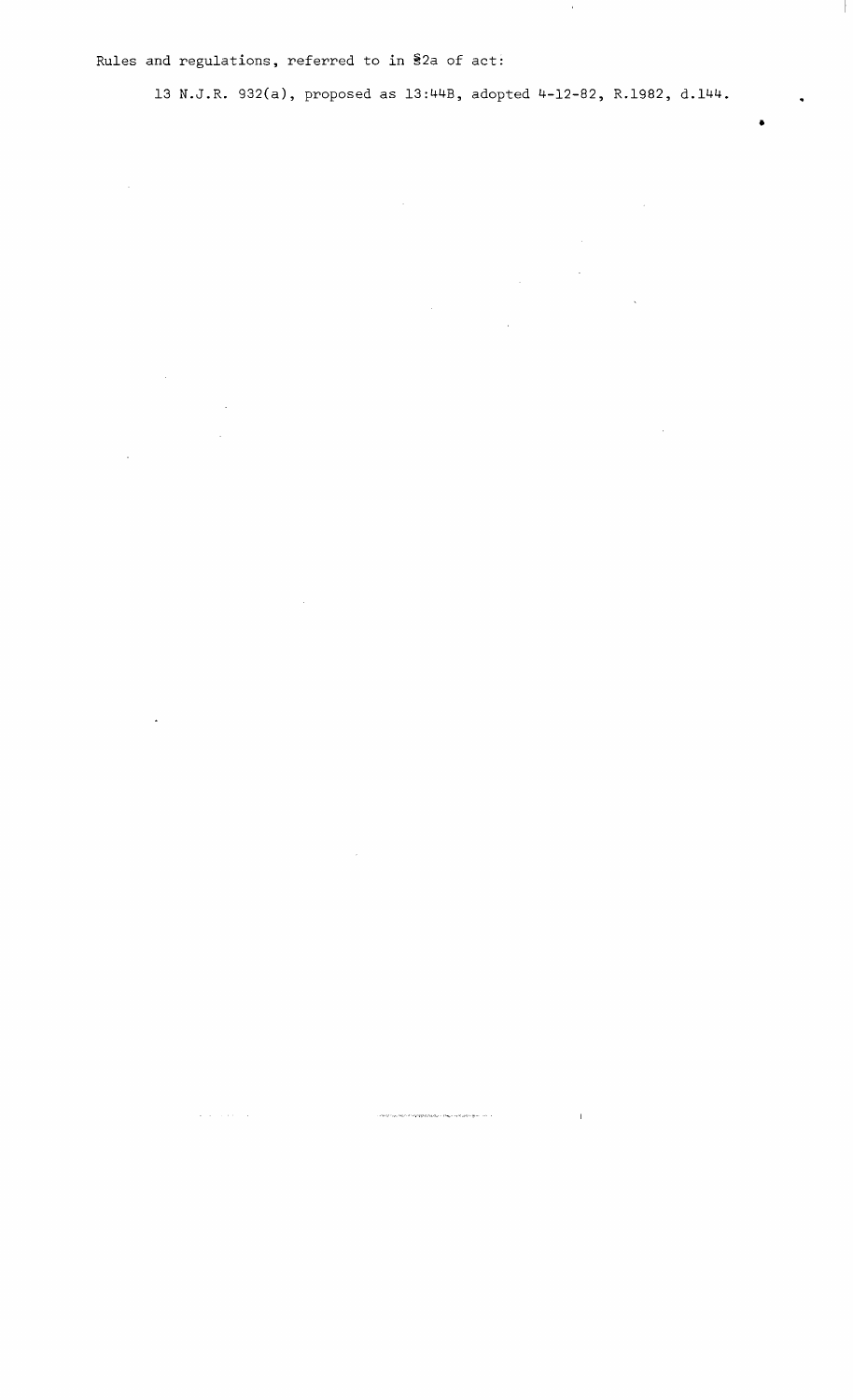[OFFICIAL COPY REPRINT] **SENATE, No. 211** 

 $331 - 8$ 

 $\mathbb{R} \cdot \mathscr{G}_I$ 

 $\mathscr{L}$ 

# **STATE OF NEW JERSEY**

PRE-FILED FOR INTRODUCTION IN THE 1980 SESSION

By Senator FELDMAN

AN ACT concerning compensation of professional board members and amending \*[section 2 of]\* *\*and supplementing\** P. L. 1977, c. 285.

1 BE IT ENACTED *by the Senate and General Assembly of the State*  2 *of New Jersey:* 

1 1. Section 2 of P. L. 1977, c. 285 (C. 45:1-2.5) is amended to read 2 as follows:

3 2. With respect to the boards or commissions designated in 4 section 1 of P. L. 1971, c. 60 (C. 45 :1-2.1) and notwithstanding the 5 provisions of any other law:

6 a. The officers and members shall [serve without compensation 7 but] *be compensated on a per diem basis in \*the amount of \$25.00 8 or· an amount to be determined by the Attorney General"', with the*  9 approval of the State Treasurer<sup>\*</sup>, but not to exceed \$100.00 per 9A *diem or \$2,500.00 annually, and* shall be reimbursed for actual ex-9B penses reasonably incurred in the performance of their official 10 duties. \**Such moneys shall be paid according to rules and regula* 10<sup>A</sup> *tions promulgated by the Attorney General.\** 

11 b. The executive secretary shall receive such salary as shall be 12 determined by the appointing authority within the limits of avail 13 able appropriations and shall serve at its pleasure. Any such 14 executive secretary who holds a certificate, license or registration 15 issued by the board or commission by which he is employed shall 16 not during such employment be permitted to engage in any profes 17 sion or occupation regulated by the board or commission.

18 c. The head of the department to which such board or commission 19 is assigned shall maintain within any public building, whether 20 owned or leased by the State, suitable quarters for the board's or 21 commission's office and meeting place, provided that no such office 22 or meeting place shall be within premises owned or occupied by an 23 officer or member of such board or commission.

ExPLANATION-Matter enclosed in bold-faeed brackets [thus] in the above hill is not enacted and is intended to be omitted in the law.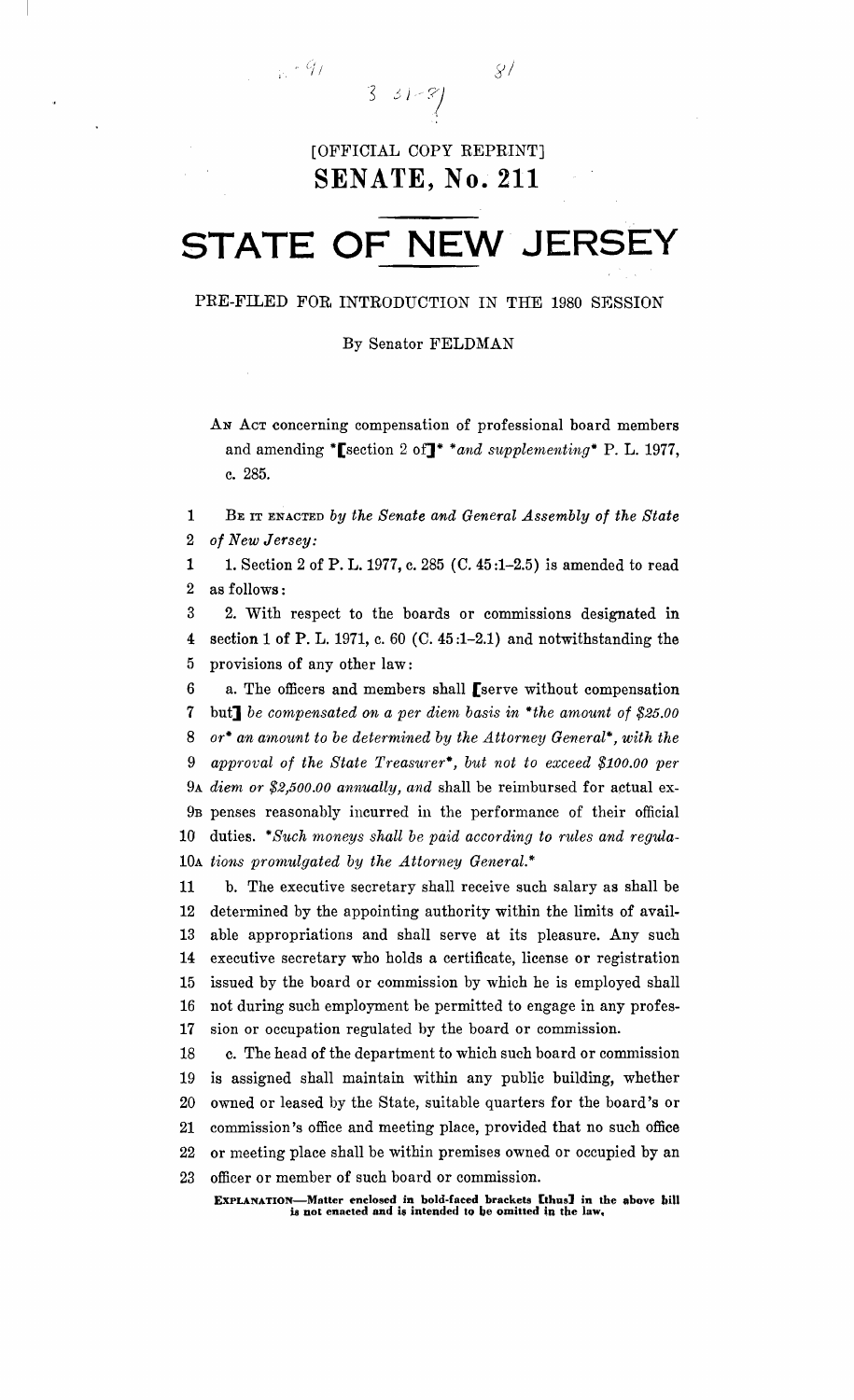$\mathbf{1}$ \*2. (New section) The Attorney General may provide for com $\bullet$ 

2 pensation according to the provisions of this amendatory and sup-

plementary act for services rendered by officers and members after  $\overline{\mathbf{3}}$ 

May 31, 1980.\*  $\overline{\mathbf{4}}$ 

\*[2.]\* \*3.\* This act shall take effect \*[June 1, 1980]\* \*immedi- $\mathbf{1}$ 2  $ately$ <sup>\*</sup>.

 $\mathbf{I}$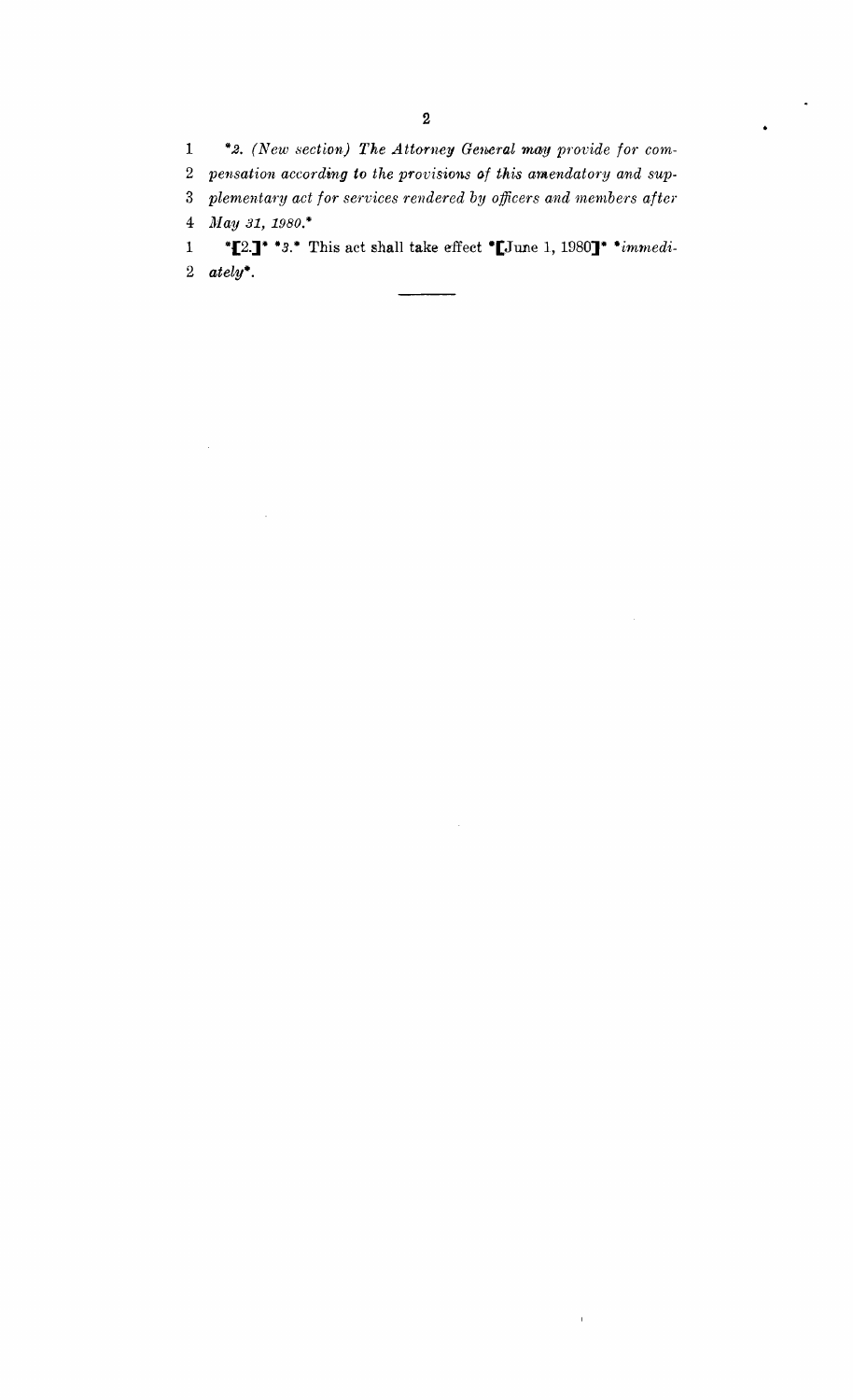ASSEMBLY COMMERCE, INDUSTRY AND PROFESSIONS **COMMITTEE** 

STATEMENT TO

**SENATE, No. 211** 

[OFFICIAL COpy REPHINT]

# **STATE OF NEW JERSEY**

### DATED: DECEMBER. 8, 1980

This bill would negate the effect of a 1977 law which has disallowed, as of June 1, 1980, per diem compensation for the officers and members of the 21 occupational and professional licensing boards included under the provisions of this bill. The bill would provide that such officers and members be compensated, based on attendance, on a per diem basis in the amount of \$25.00 or an amount to be determined by the Attorney General, with the approval of the State Treasurer, but not to exceed \$100.00 per day or \$2,500.00 annually. The per diem compensation for such officers and members would be retroactive to June 1, 1980.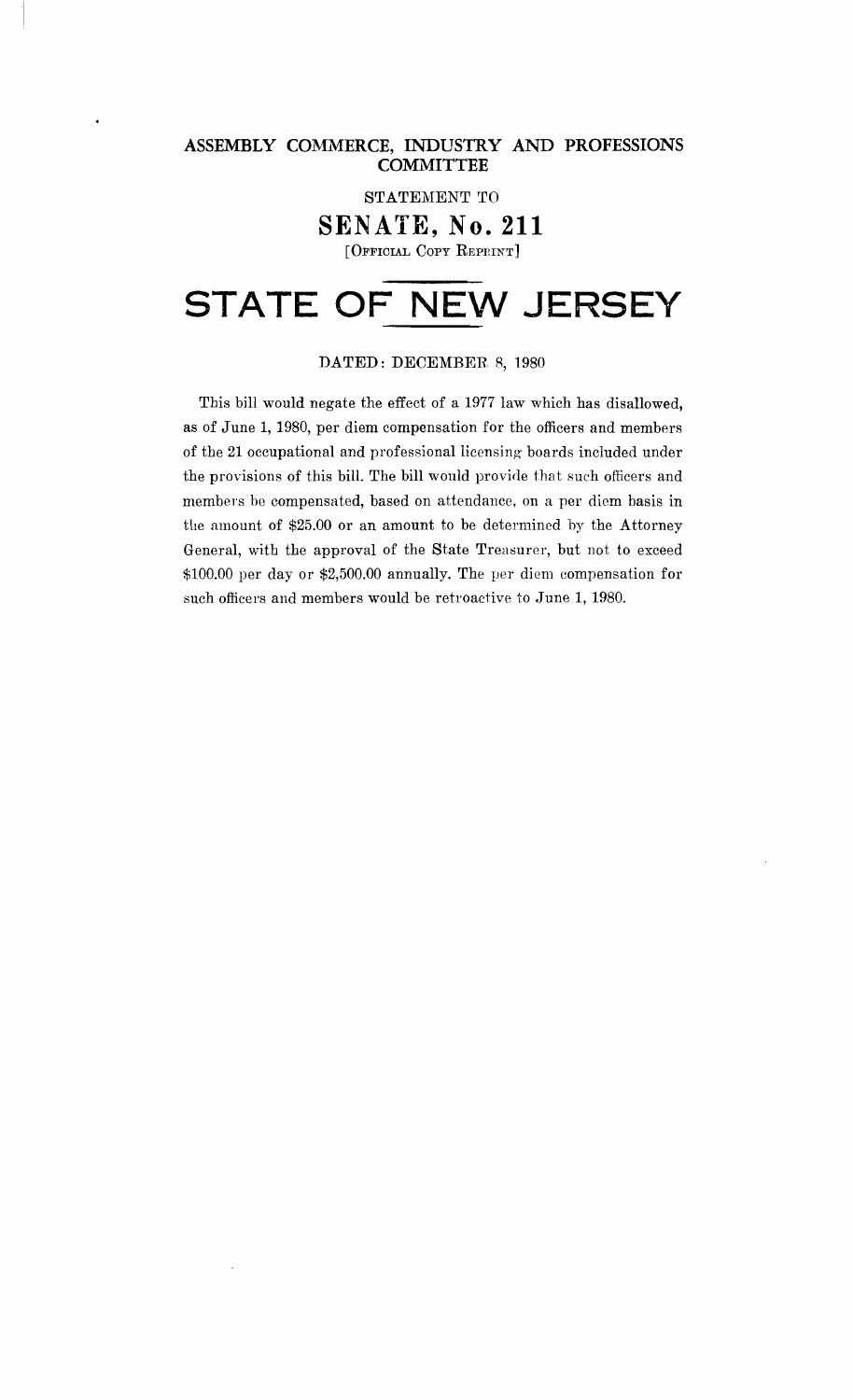### **SENATE LABOR, INDUSTRY AND PROFESSIONS COMMITTEE**

STATEMENT TO

## **SENATE, No. 211**

with Senate committee amendments

# **STATE OF NEW JERSEY**

### DATED: OCTOBER 9, 1980

PROVISIONS OF THE BILL:

This bill would negate the effect of a 1977 law which would have disallowed per diem compensation for certain professional board officers and members as of June 1, 1980. As amended, the bill would provide that offieers and members be compensated on a per diem basis in the amount of \$25.00 or an amount to be determined by the Attorney General, with the approval of the State Treasurer, but not to exceed \$100.00 per day or \$2,500.00 annually.

Compensation and expenses would be paid according to rules and regulations promulgated by the Attorney General. The Attorney General would provide for compensation for services rendered after May 31, 1980.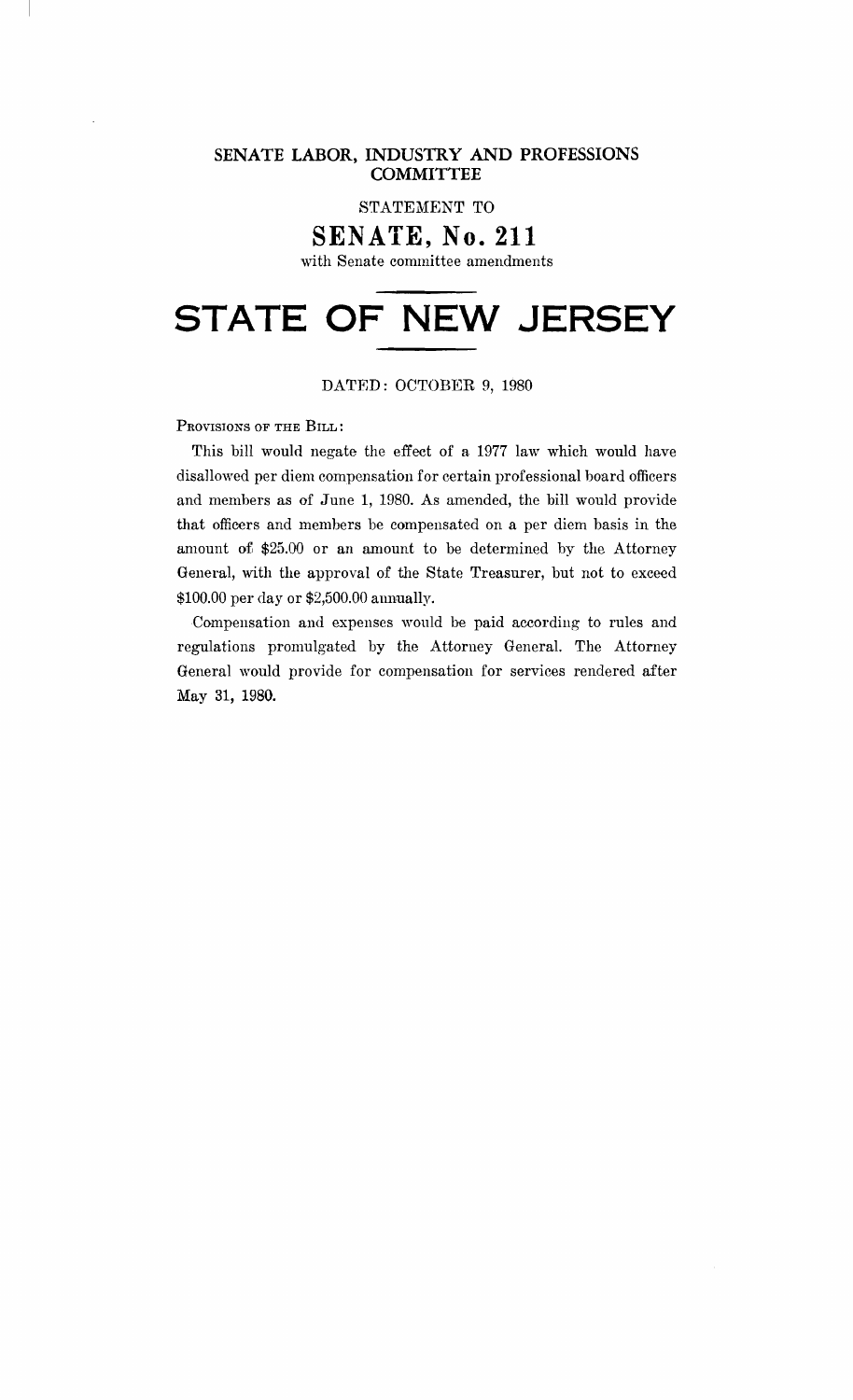FROM THE OFFICE OF THE GOVERNUM

 $3 - 31 - 80$ 

. A-1276, sponsored by Assemblyman William E. Flynn (D-Monmouth), which subjects a person operating a moped while under the influence of alcohol or drugs to the same penalties as apply to motor vehicle drivers.

A-679, sponsored by Assemblyman James W. Bornheimer (D-Middlesex), which amends L. 1972, c. 70, Section 6 N.J.S.A. 39:6A-6 to include as a collateral source of personal injury protection benefits, those benefits provided under federal law to active and retired military personnel.

An insurer deducts certain collateral source benefits from the personal injury protection benefits it would otherwise provide. The bill is intended to allow the Commissioner of Insurance to reduce premiums paid by military personnel.

S-211, sponsored by Senator Matthew Feldman (D-Bergen), which reinstates per-diem compensation to members and officers of various professional boards. Compensation will be set at \$25, or an amount determined by the Attorney General with the approval of the Treasurer. In no event shall compensation exceed \$100 a day, or \$2,500 annually. Money shall be paid pursuant to regulations promulgated by the Attorney General. Though the bill is effective immediately, the Attorney General is granted discretion to award per-diem compensation retroactively for services rendered after May 31, 1980.

Per-diem compensation of professional board members was withdrawn by P. L. 1977, c. 285.

According to S-211, in addition to the membership otherwise prescribed by law, the Governor shall appoint (in the same manner as presently prescrib by law for the appointment of members) additional members to represent the interests of the public, to be known as public members, to each of the following boards and commissions: The New Jersey State Board of Certified Public Accountants, the New Jersey State Board of Architects, the State Board of Barber Examiners, the New Jersey State Board of Deutistry, the